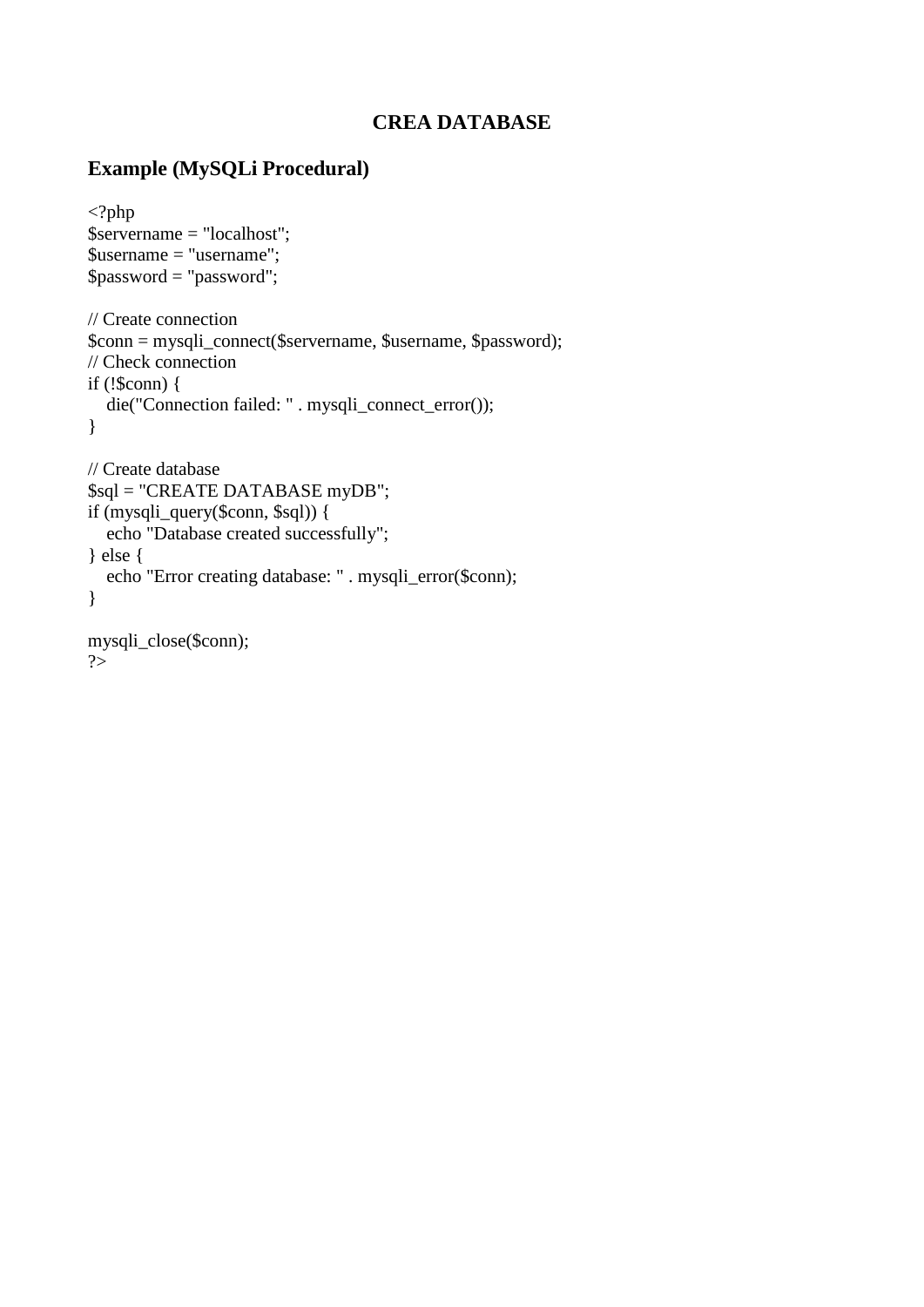#### **CREA TABELLA**

```
\langle?php
sservername = "localhost";
$username = "username";
$password = "password";
$dbname = "myDB";// Create connection
$conn = mysqli_connect($servername, $username, $password, $dbname);
// Check connection
if (!$conn) {
   die("Connection failed: " . mysqli_connect_error());
}
// sql to create table
$sql = "CREATE TABLE MyGuests (
id INT(6) UNSIGNED AUTO_INCREMENT PRIMARY KEY, 
firstname VARCHAR(30) NOT NULL,
lastname VARCHAR(30) NOT NULL,
email VARCHAR(50),
reg_date TIMESTAMP
)";
if (mysqli_query($conn, $sql)) {
  echo "Table MyGuests created successfully";
} else {
   echo "Error creating table: " . mysqli_error($conn);
}
mysqli_close($conn);
?>
```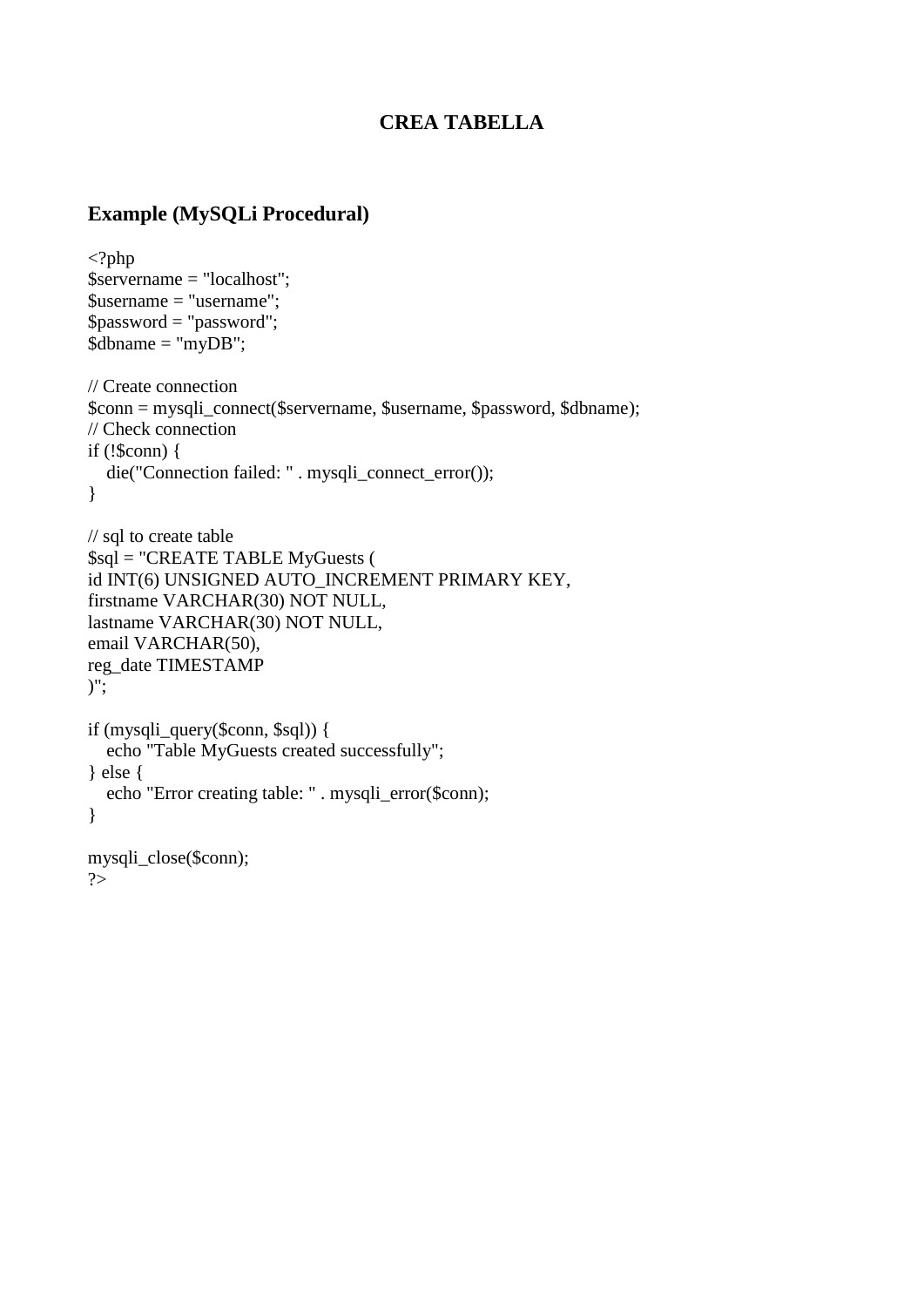### **CREA CONNESSIONE**

## **Example (MySQLi Procedural)**

<?php \$servername = "localhost"; \$username = "username";  $spassword = "password";$  $$dbname = "myDB";$ // Create connection \$conn = mysqli\_connect(\$servername, \$username, \$password, \$dbname); // Check connection if (!\$conn) { die("Connection failed: " . mysqli\_connect\_error()); }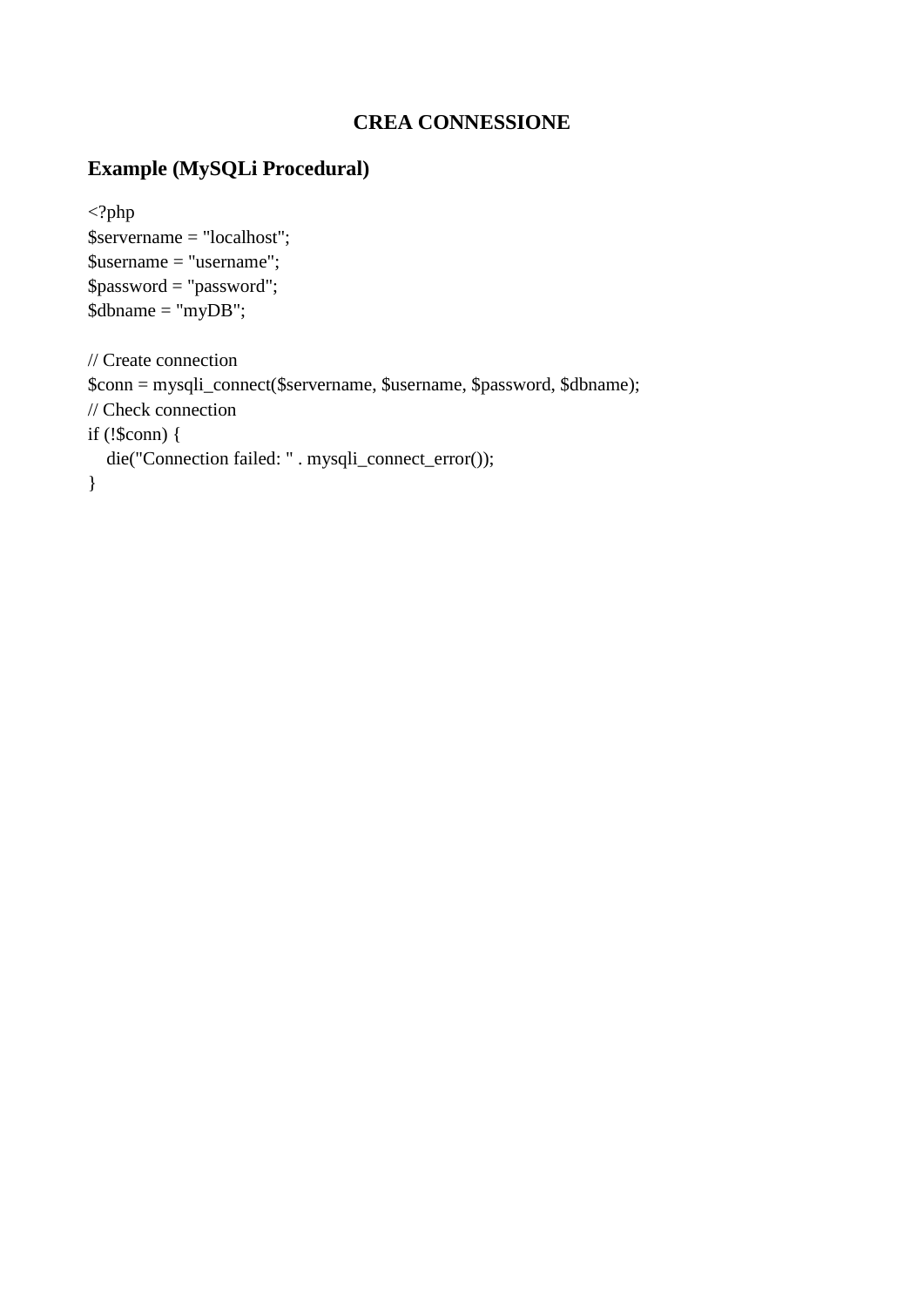#### **INSERIMENTO DATI**

```
\langle?php
$servername = "localhost";
$username = "username";
$password = "password";
\overrightarrow{\text{Sdbname}} = \text{"myDB";}// Create connection
$conn = mysqli_connect($servername, $username, $password, $dbname);
// Check connection
if (!$conn) {
   die("Connection failed: " . mysqli_connect_error());
}
$sql = "INSERT INTO MyGuests (firstname, lastname, email)
VALUES ('John', 'Doe', 'john@example.com')";
if (mysqli_query($conn, $sql)) {
   echo "New record created successfully";
} else {
  echo "Error: " . $sql . "<br>' . mysqli error($conn);
}
mysqli_close($conn);
\approx
```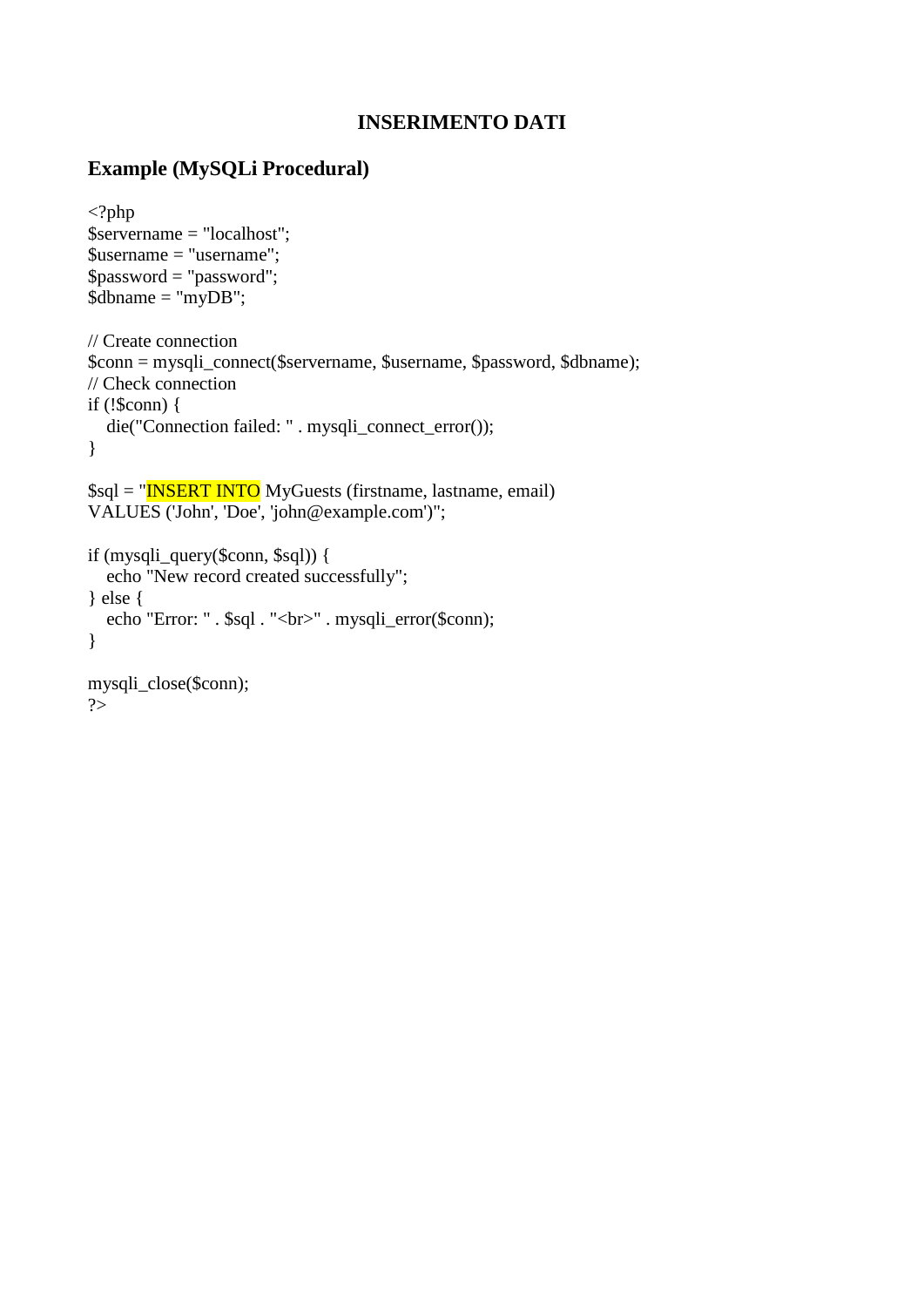#### **INSERIMENTO DATI**

#### **(LAST INSERTED)**

```
\langle?php
sservername = "localhost":
$username = "username";
$password = "password";
$dbname = "myDB";// Create connection
$conn = mysqli_connect($servername, $username, $password, $dbname);
// Check connection
if (!$conn) {
   die("Connection failed: " . mysqli_connect_error());
}
$sql = "INSERT INTO MyGuests (firstname, lastname, email)
VALUES ('John', 'Doe', 'john@example.com')";
if (mysqli_query($conn, $sql)) {
   $last_id = mysqli_insert_id($conn);
   echo "New record created successfully. Last inserted ID is: " . $last_id;
} else {
  echo "Error: " . $sql . "<br>' . mysqli_error($conn);
}
mysqli_close($conn);
?>
```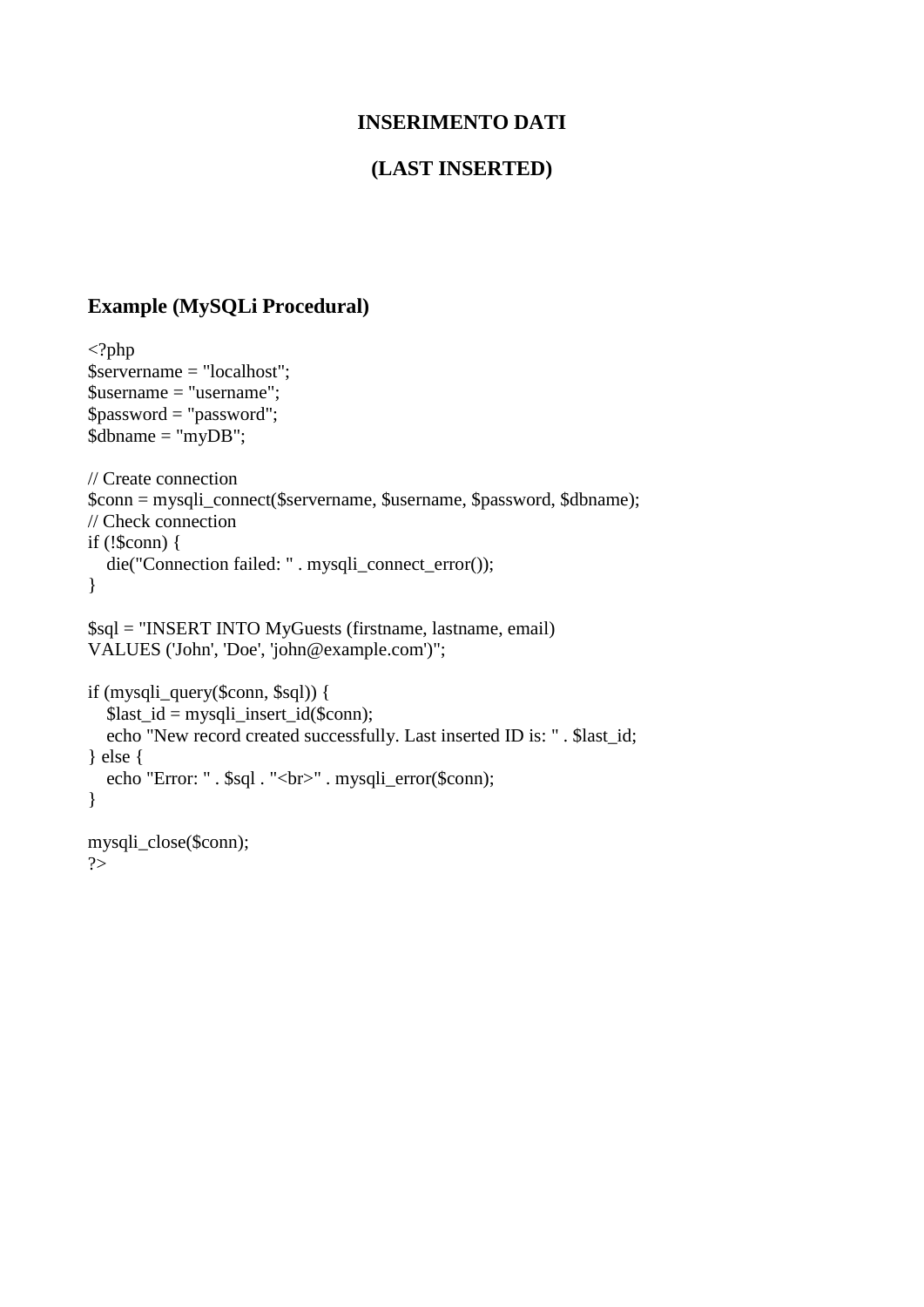### **INSERIMENTO DATI MULTIPLO**

```
<?php
$servername = "localhost";
$username = "username";
$password = "password";
$dbname = "myDB";
// Create connection
$conn = mysqli_connect($servername, $username, $password, $dbname);
// Check connection
if (!$conn) {
   die("Connection failed: " . mysqli_connect_error());
}
$sql = "INSERT INTO MyGuests (firstname, lastname, email)
VALUES ('John', 'Doe', 'john@example.com');";
$sql .= "INSERT INTO MyGuests (firstname, lastname, email)
VALUES ('Mary', 'Moe', 'mary@example.com');";
$sql .= "INSERT INTO MyGuests (firstname, lastname, email)
VALUES ('Julie', 'Dooley', 'julie@example.com')";
if (mysqli_multi_query($conn, $sql)) {
   echo "New records created successfully";
} else {
  echo "Error: " . $sql . "<br>" . mysqli_error($conn);
}
mysqli_close($conn);
?>
```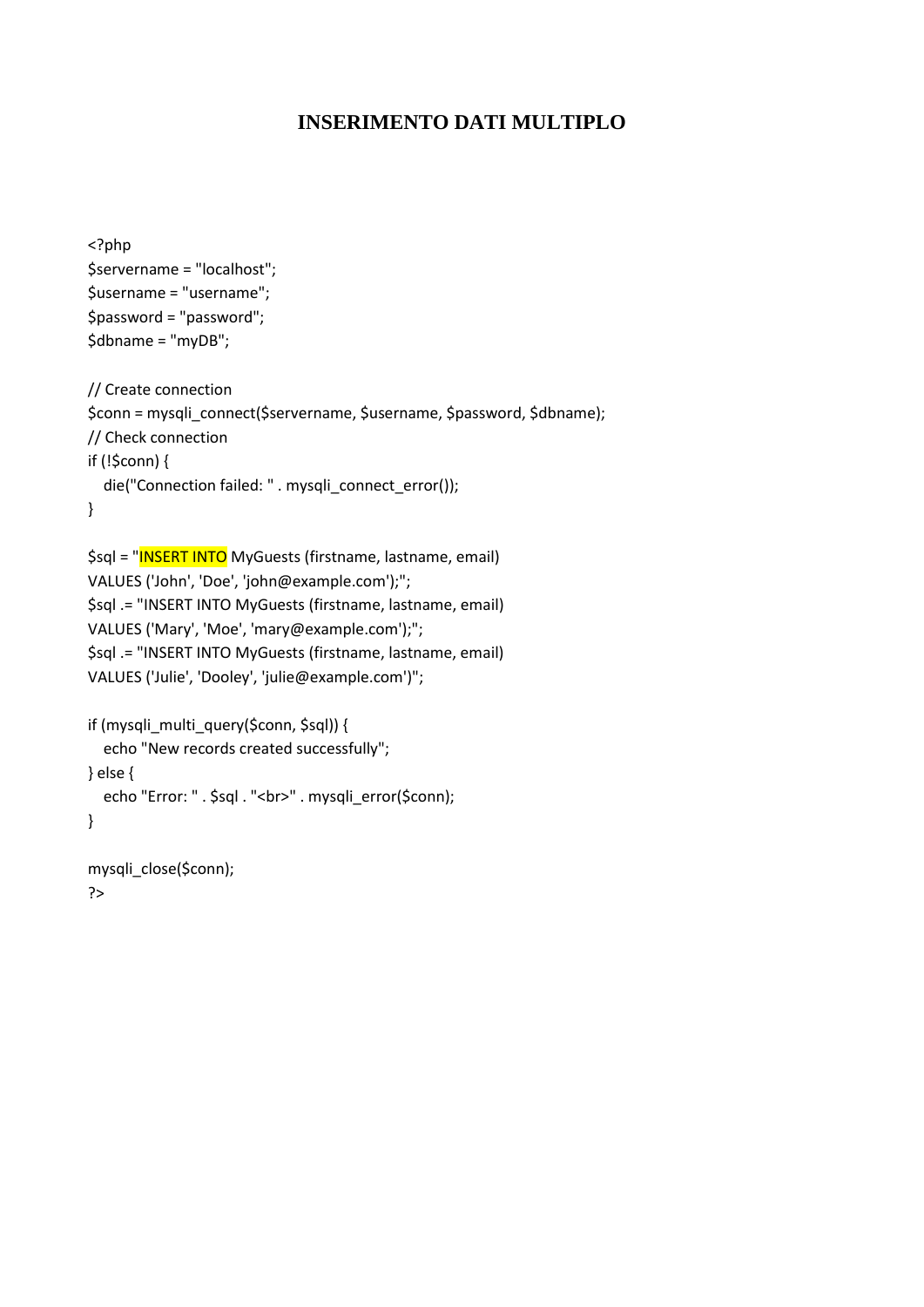#### **SELECT DATI**

```
<?php
$servername = "localhost";
$username = "username";
$password = "password";
\overrightarrow{\text{Sdbname}} = \text{"myDB";}// Create connection
$conn = mysqli_connect($servername, $username, $password, $dbname);
// Check connection
if (!$conn) {
  die("Connection failed: " . mysqli_connect_error());
}
$sql = "SELECT id, firstname, lastname FROM MyGuests";
$result = mysqli_query(\$conn, $sq];if (mysqli_num_rows($result) > 0) {
   // output data of each row
  while(\text{from} = \text{mysgli}\left[\text{ftch}\right] assoc(\text{S}result)) {
      echo "id: " . $row["id"]. " - Name: " . $row["firstname"]. " " . $row["lastname"]. "<br>";
    }
} else {
   echo "0 results";
}
mysqli_close($conn);
?>
```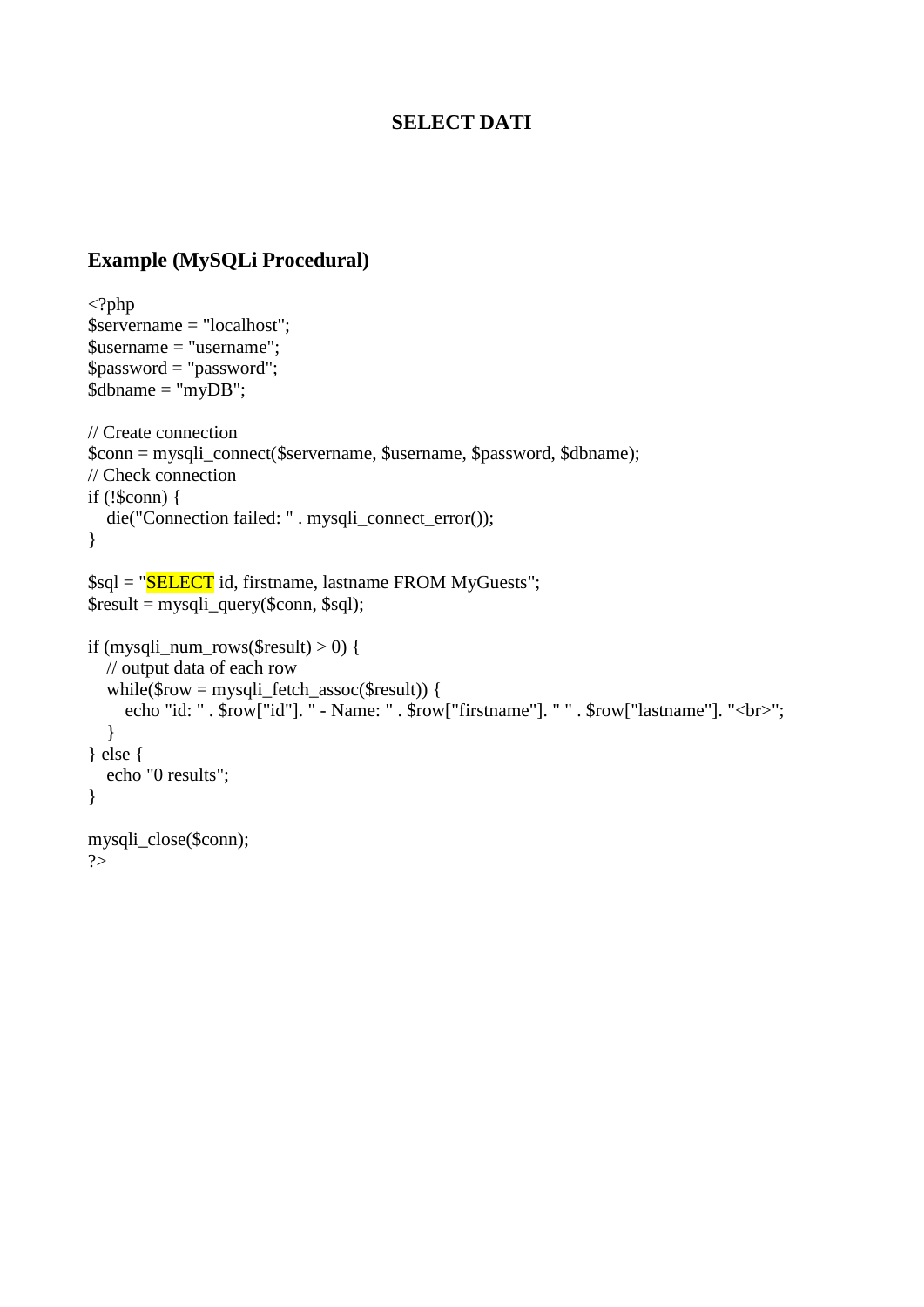#### **DELETE DATI**

```
<?php
sservername = "localhost";
$username = "username";$password = "password";
$dbname = "myDB";// Create connection
$conn = mysqli_connect($servername, $username, $password, $dbname);
// Check connection
if (!$conn) {
   die("Connection failed: " . mysqli_connect_error());
}
// sql to delete a record
$sql = "DELETE FROM MyGuests WHERE id=3";
if (mysqli_query($conn, $sql)) {
  echo "Record deleted successfully";
} else {
   echo "Error deleting record: " . mysqli_error($conn);
}
mysqli_close($conn);
?>
```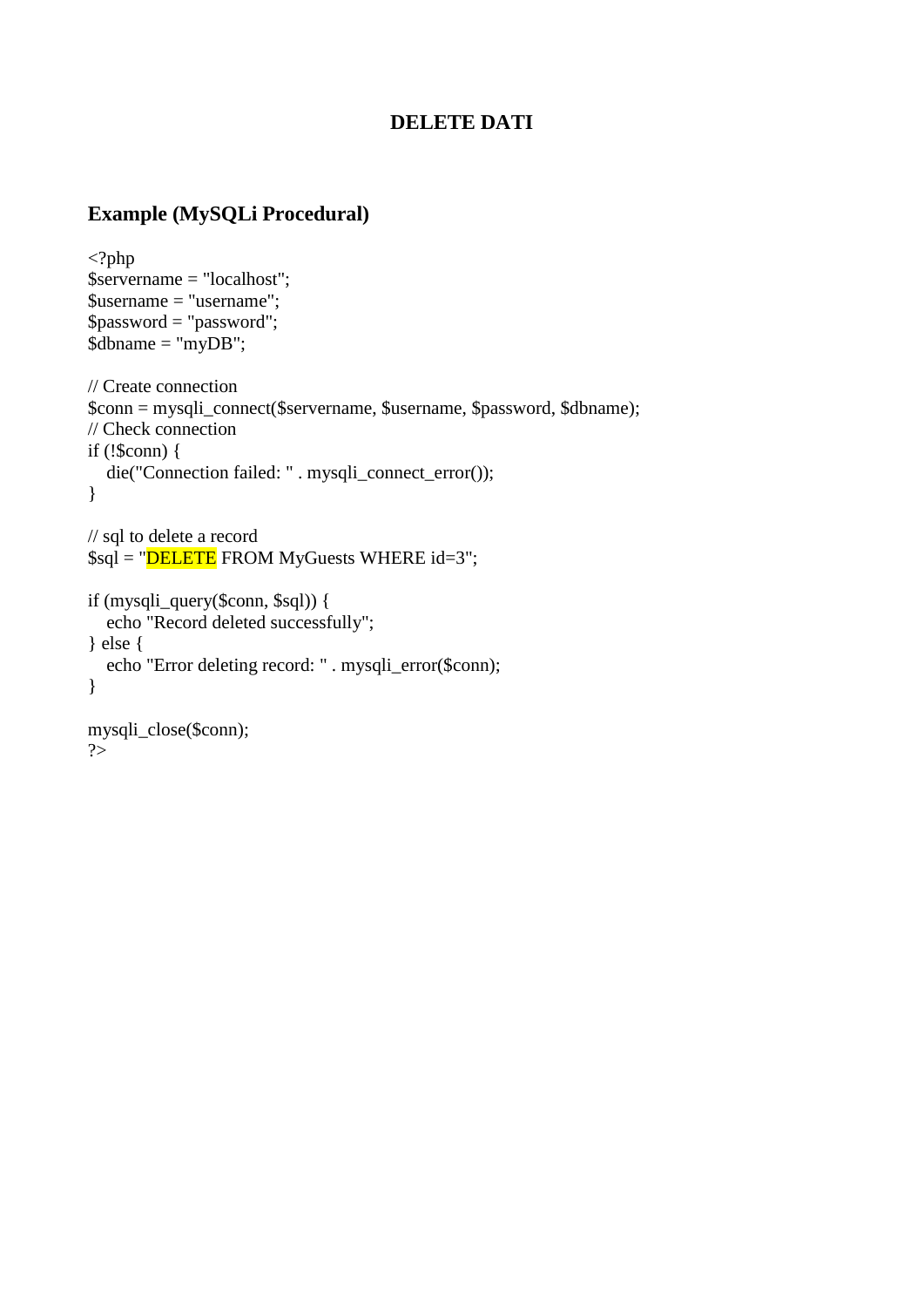#### **UPDATE DATI**

```
<?php
sservername = "localhost";
$username = "username";$password = "password";
\text{\AA}bname = "myDB";
// Create connection
$conn = mysqli_connect($servername, $username, $password, $dbname);
// Check connection
if (!$conn) {
   die("Connection failed: " . mysqli_connect_error());
}
$sql = "UPDATE MyGuests SET lastname='Doe' WHERE id=2";
if (mysqli_query($conn, $sql)) {
  echo "Record updated successfully";
} else {
   echo "Error updating record: " . mysqli_error($conn);
}
mysqli_close($conn);
?>
```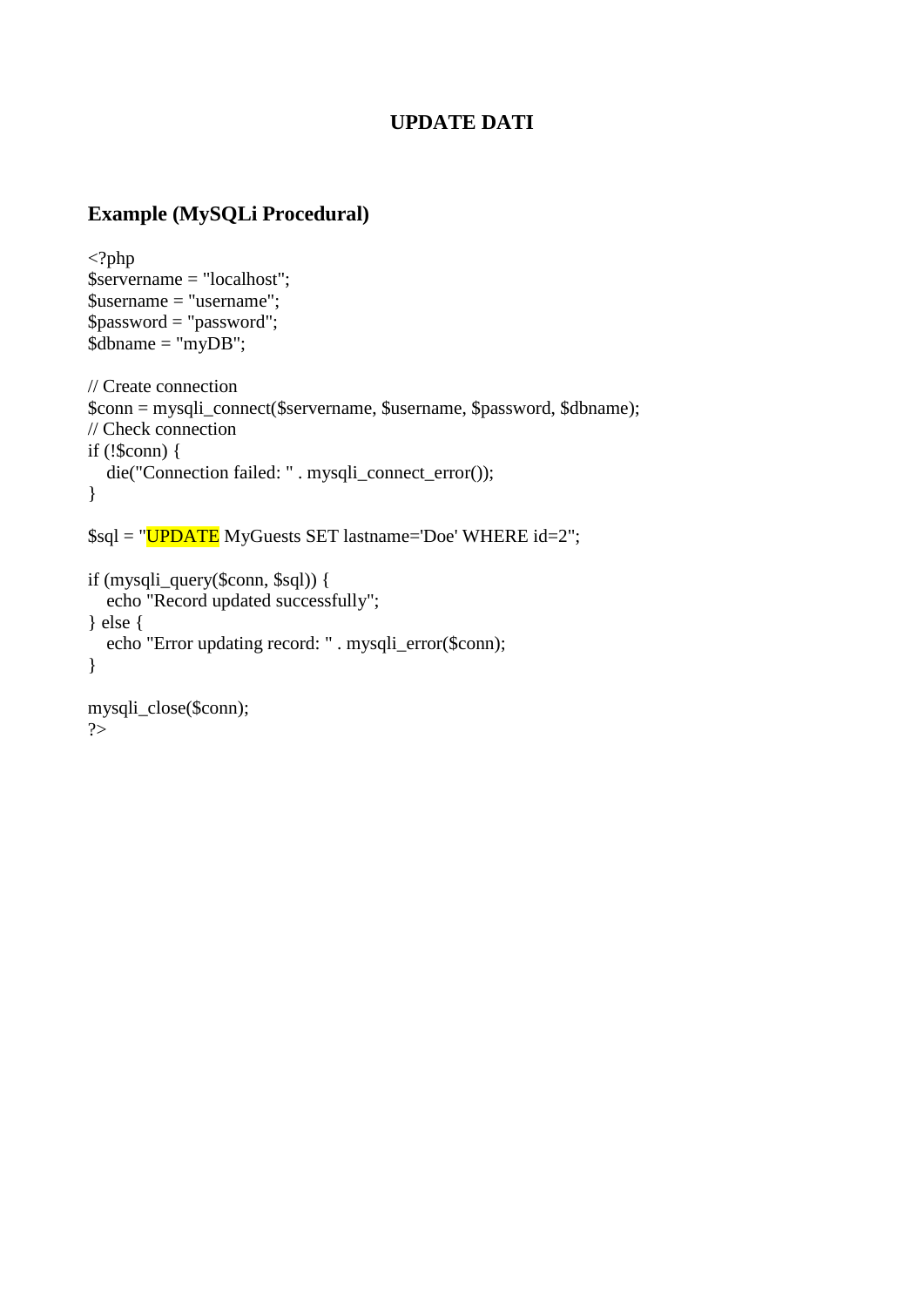## **LIMIT DATI CON MYSQL**

#### **Limit Data Selections From a MySQL Database**

MySQL provides a LIMIT clause that is used to specify the number of records to return.

The LIMIT clause makes it easy to code multi page results or pagination with SQL, and is very useful on large tables. Returning a large number of records can impact on performance.

Assume we wish to select all records from 1 - 30 (inclusive) from a table called "Orders". The SQL query would then look like this:

\$sql = "SELECT \* FROM Orders LIMIT 30";

When the SQL query above is run, it will return the first 30 records.

What if we want to select records 16 - 25 (inclusive)?

Mysql also provides a way to handle this: by using OFFSET.

The SQL query below says "return only 10 records, start on record 16 (OFFSET 15)":

\$sql = "SELECT \* FROM Orders LIMIT 10 OFFSET 15";

You could also use a shorter syntax to achieve the same result:

\$sql = "SELECT \* FROM Orders LIMIT 15, 10";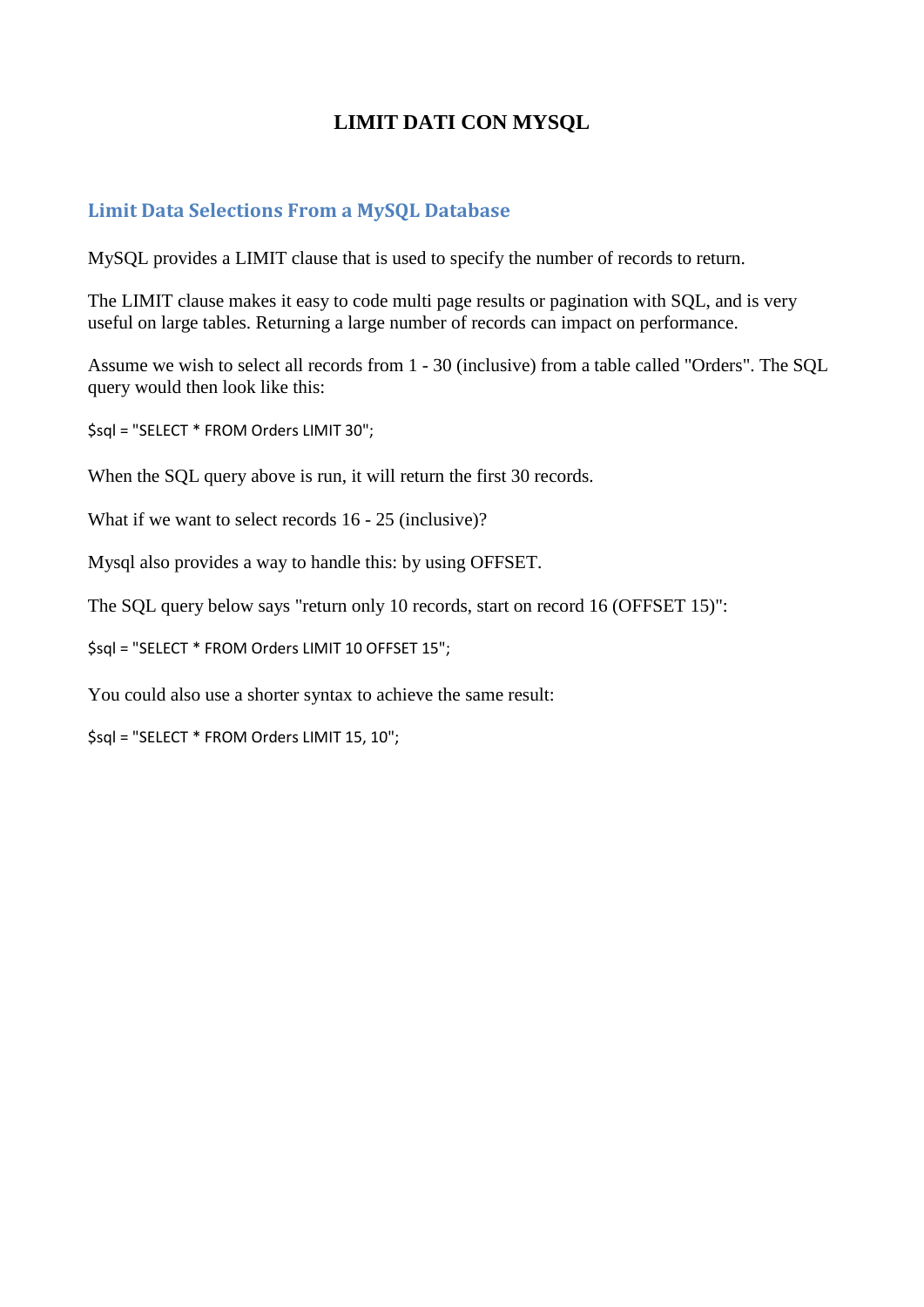## **PHP mysqli\_num\_rows() Function**

## **[PHP MySQLi Reference](http://www.w3schools.com/php/php_ref_mysqli.asp)**

### **Example**

Return the number of rows in a result set:

```
<?php
$con=mysqli_connect("localhost","my_user","my_password","my_db");
// Check connection
if (mysqli_connect_errno())
 {
echo "Failed to connect to MySQL: " . mysqli_connect_error();
 }
```
\$sql="SELECT Lastname,Age FROM Persons ORDER BY Lastname";

if (\$result=mysqli\_query(\$con,\$sql)) { // Return the number of rows in result set \$rowcount=mysqli\_num\_rows(\$result); printf("Result set has %d rows.\n",\$rowcount); // Free result set mysqli\_free\_result(\$result); }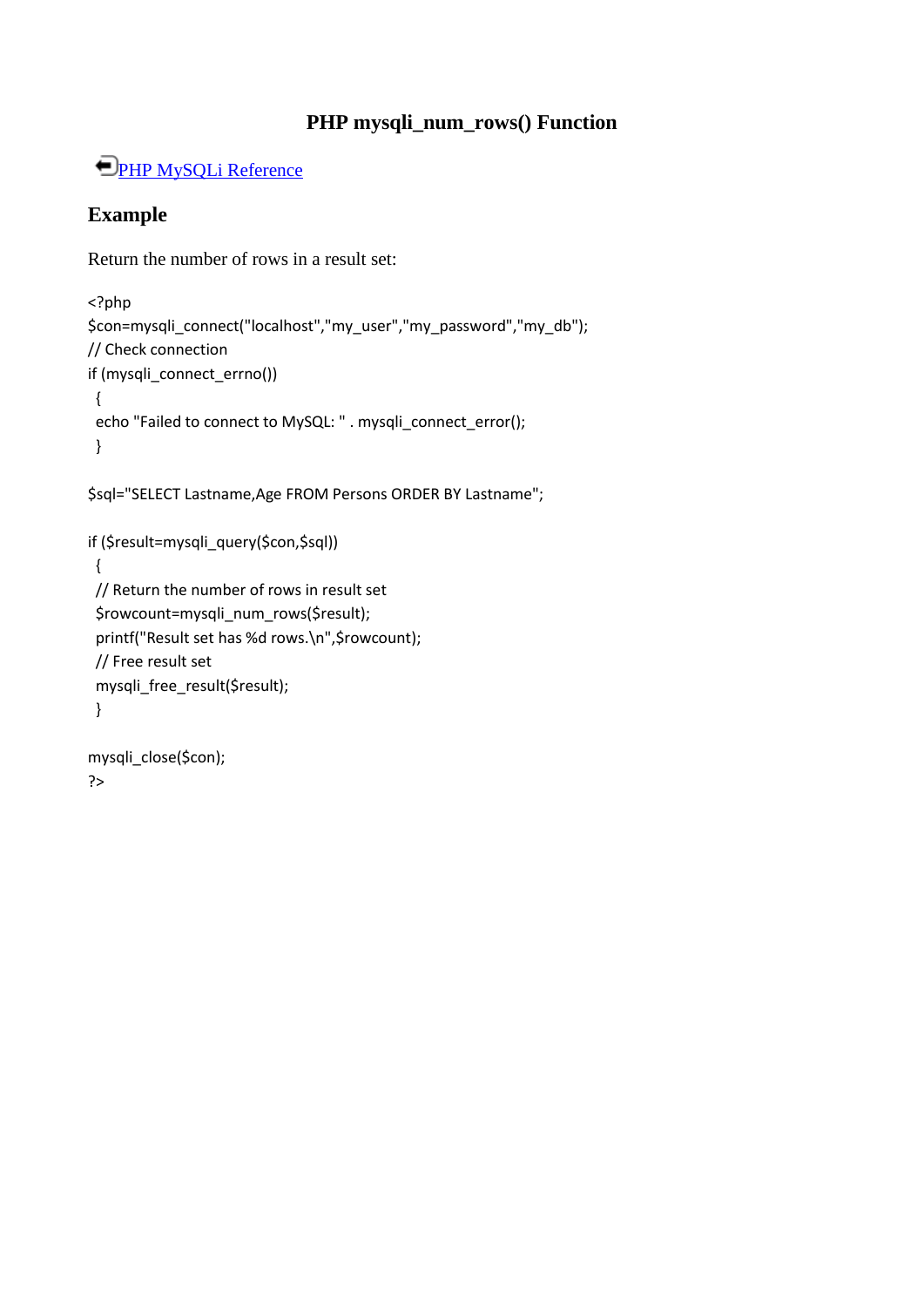## **PHP mysqli\_query() Function**

## **[PHP MySQLi Reference](http://www.w3schools.com/php/php_ref_mysqli.asp)**

## **Example**

Perform queries against the database:

```
<?php
$con=mysqli_connect("localhost","my_user","my_password","my_db");
// Check connection
if (mysqli_connect_errno())
 {
echo "Failed to connect to MySQL: " . mysqli_connect_error();
 }
```

```
// Perform queries 
mysqli_query($con,"SELECT * FROM Persons");
mysqli_query($con,"INSERT INTO Persons (FirstName,LastName,Age) 
VALUES ('Glenn','Quagmire',33)");
```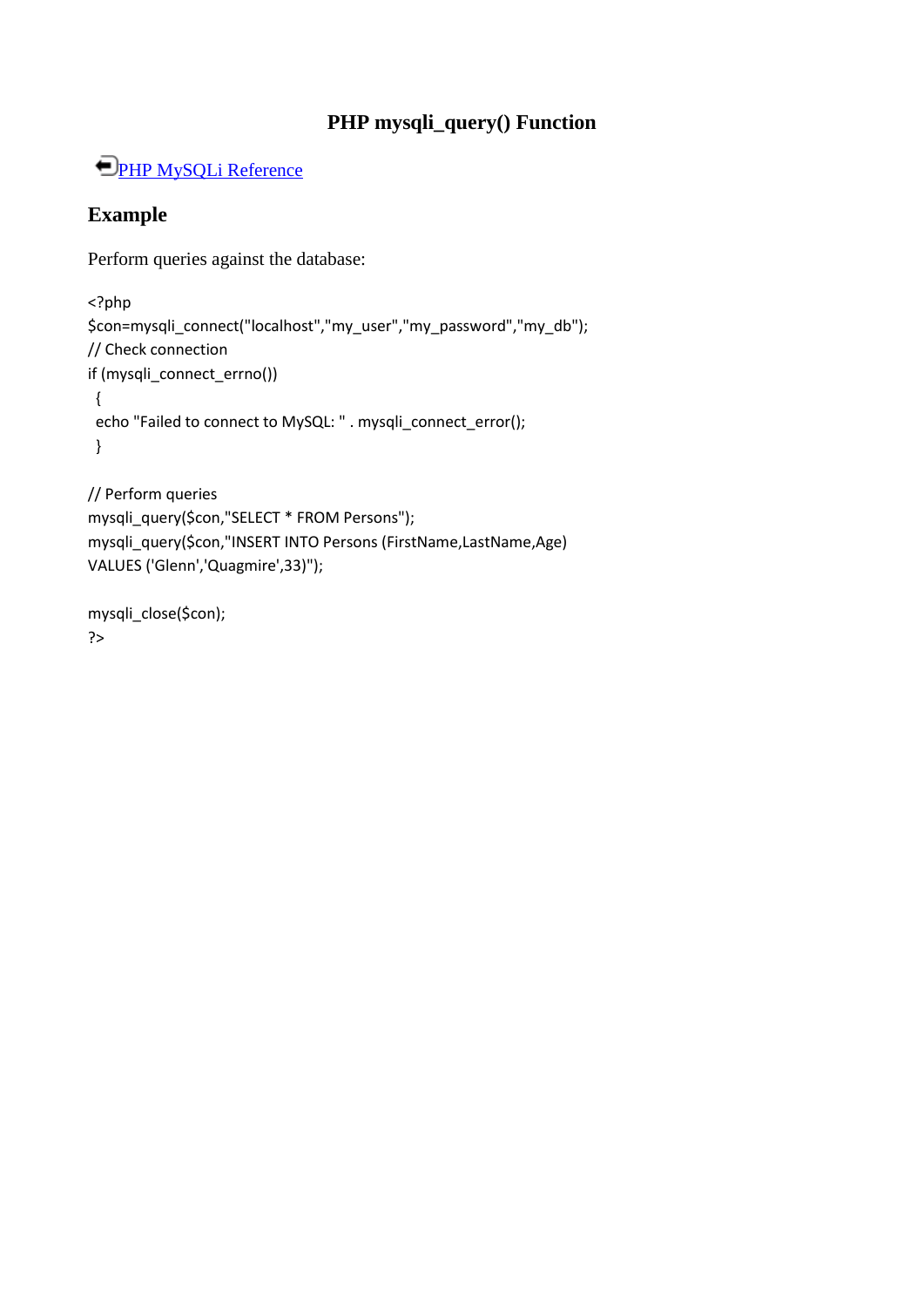## **PHP mysqli\_fetch\_array() Function**

## **[PHP MySQLi Reference](http://www.w3schools.com/php/php_ref_mysqli.asp)**

## **Example**

Fetch a result row as a numeric array and as an associative array:

```
<?php
$con=mysqli_connect("localhost","my_user","my_password","my_db");
// Check connection
if (mysqli_connect_errno())
 {
echo "Failed to connect to MySQL: " . mysqli_connect_error();
 }
```
\$sql="SELECT Lastname,Age FROM Persons ORDER BY Lastname"; \$result=mysqli\_query(\$con,\$sql);

```
// Numeric array
$row=mysqli_fetch_array($result,MYSQLI_NUM);
printf ("%s (%s)\n",$row[0],$row[1]);
```
// Associative array \$row=mysqli\_fetch\_array(\$result,MYSQLI\_ASSOC); printf ("%s (%s)\n",\$row["Lastname"],\$row["Age"]);

// Free result set mysqli\_free\_result(\$result);

```
mysqli_close($con);
?>
```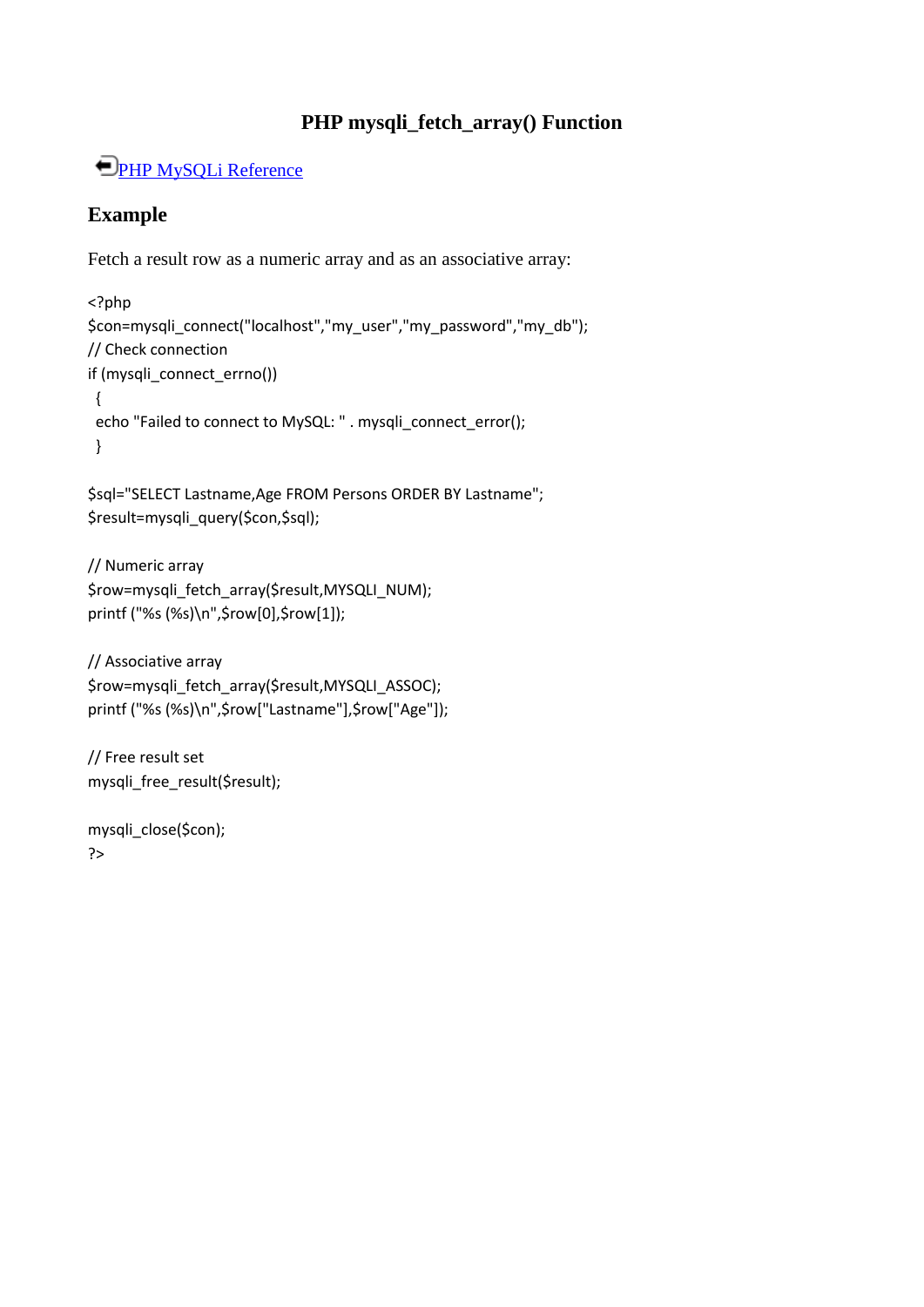## **PHP mysqli\_close() Function**

# **[PHP MySQLi Reference](http://www.w3schools.com/php/php_ref_mysqli.asp)**

## **Example**

Close a previously opened database connection:

<?php \$con=mysqli\_connect("localhost","my\_user","my\_password","my\_db");

// ....some PHP code...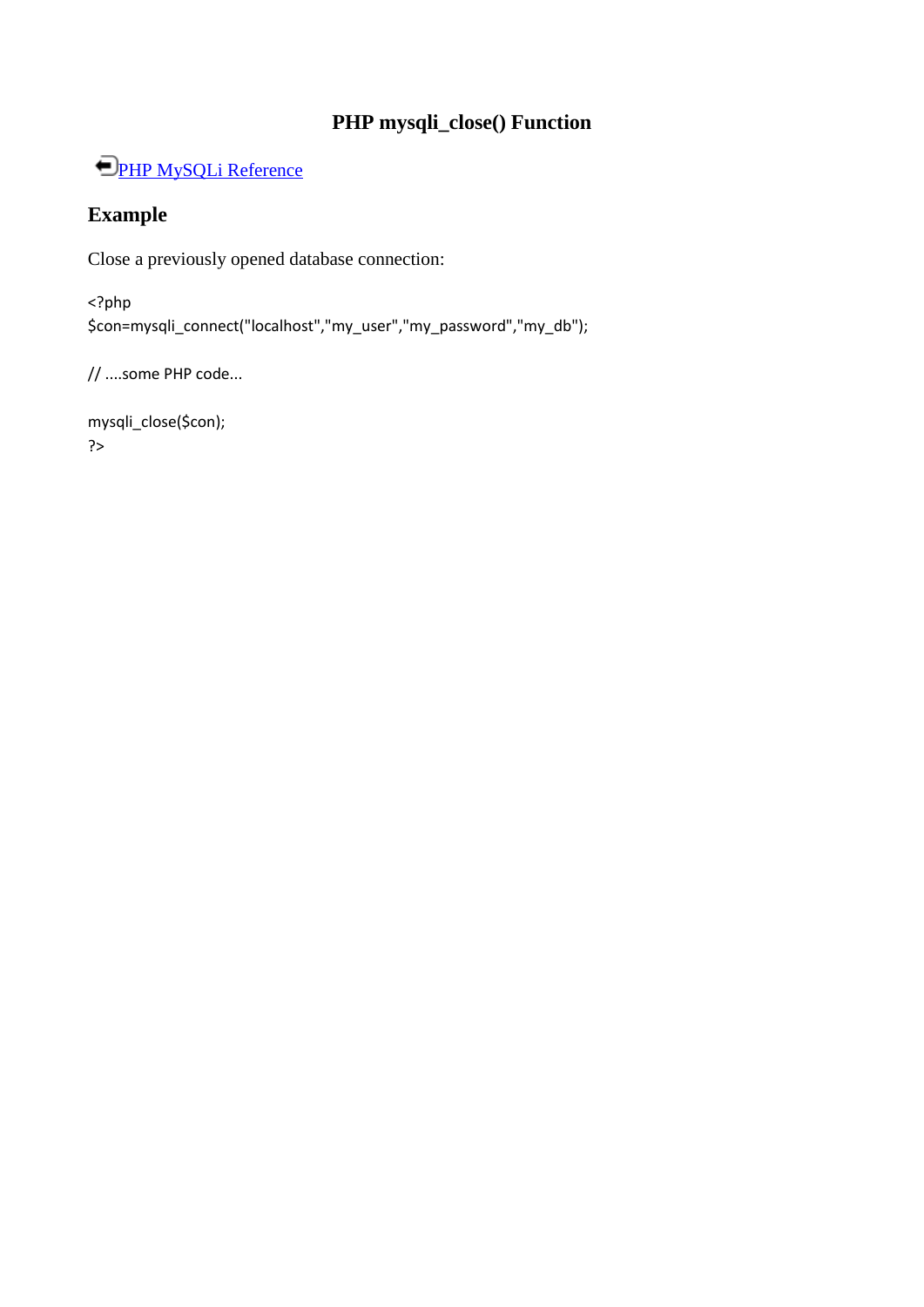## **PHP mysqli\_affected\_rows() Function**

## **[PHP MySQLi Reference](http://www.w3schools.com/php/php_ref_mysqli.asp)**

## **Example**

Print out affected rows from different queries:

```
<?php
$con=mysqli_connect("localhost","my_user","my_password","my_db");
if (mysqli_connect_errno())
 {
echo "Failed to connect to MySQL: " . mysqli_connect_error();
 }
```

```
// Perform queries and print out affected rows
mysqli_query($con,"SELECT * FROM Persons");
echo "Affected rows: " . mysqli_affected_rows($con);
```

```
mysqli_query($con,"DELETE FROM Persons WHERE Age>32");
echo "Affected rows: " . mysqli_affected_rows($con);
```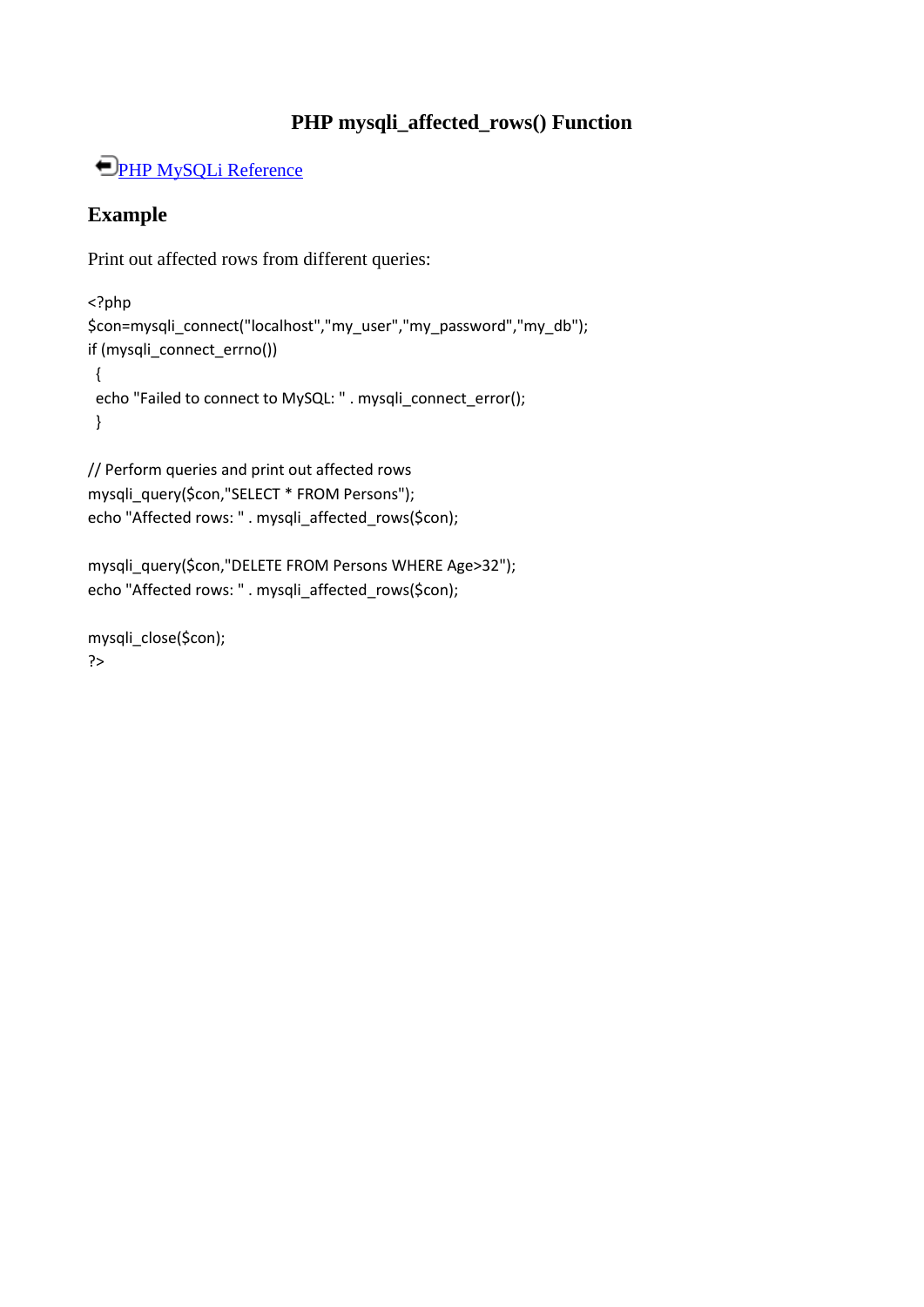# **PHP 5 MySQLi Functions**

| <b>Function</b>             | <b>Description</b>                                                        |
|-----------------------------|---------------------------------------------------------------------------|
| mysqli affected rows()      | Returns the number of affected rows in the previous MySQL operation       |
| mysqli_autocommit()         | Turns on or off auto-committing database modifications                    |
| mysqli_change_user()        | Changes the user of the specified database connection                     |
| mysqli character set name() | Returns the default character set for the database connection             |
| mysqli_close()              | Closes a previously opened database connection                            |
| mysqli commit()             | Commits the current transaction                                           |
| mysqli connect errno()      | Returns the error code from the last connection error                     |
| mysqli connect error()      | Returns the error description from the last connection error              |
| mysqli_connect()            | Opens a new connection to the MySQL server                                |
| mysqli_data_seek()          | Adjusts the result pointer to an arbitrary row in the result-set          |
| mysqli debug()              | Performs debugging operations                                             |
| mysqli dump debug info()    | Dumps debugging info into the log                                         |
| mysqli errno()              | Returns the last error code for the most recent function call             |
| mysqli_error_list()         | Returns a list of errors for the most recent function call                |
| mysqli error()              | Returns the last error description for the most recent function call      |
| mysqli fetch all()          | Fetches all result rows as an associative array, a numeric array, or both |
| mysqli fetch array()        | Fetches a result row as an associative, a numeric array, or both          |
| mysqli_fetch_assoc()        | Fetches a result row as an associative array                              |
| mysqli fetch field direct() | Returns meta-data for a single field in the result set, as an object      |
| mysqli fetch field()        | Returns the next field in the result set, as an object                    |
| mysqli fetch fields()       | Returns an array of objects that represent the fields in a result set     |
| mysqli fetch lengths()      | Returns the lengths of the columns of the current row in the result set   |
| mysqli fetch object()       | Returns the current row of a result set, as an object                     |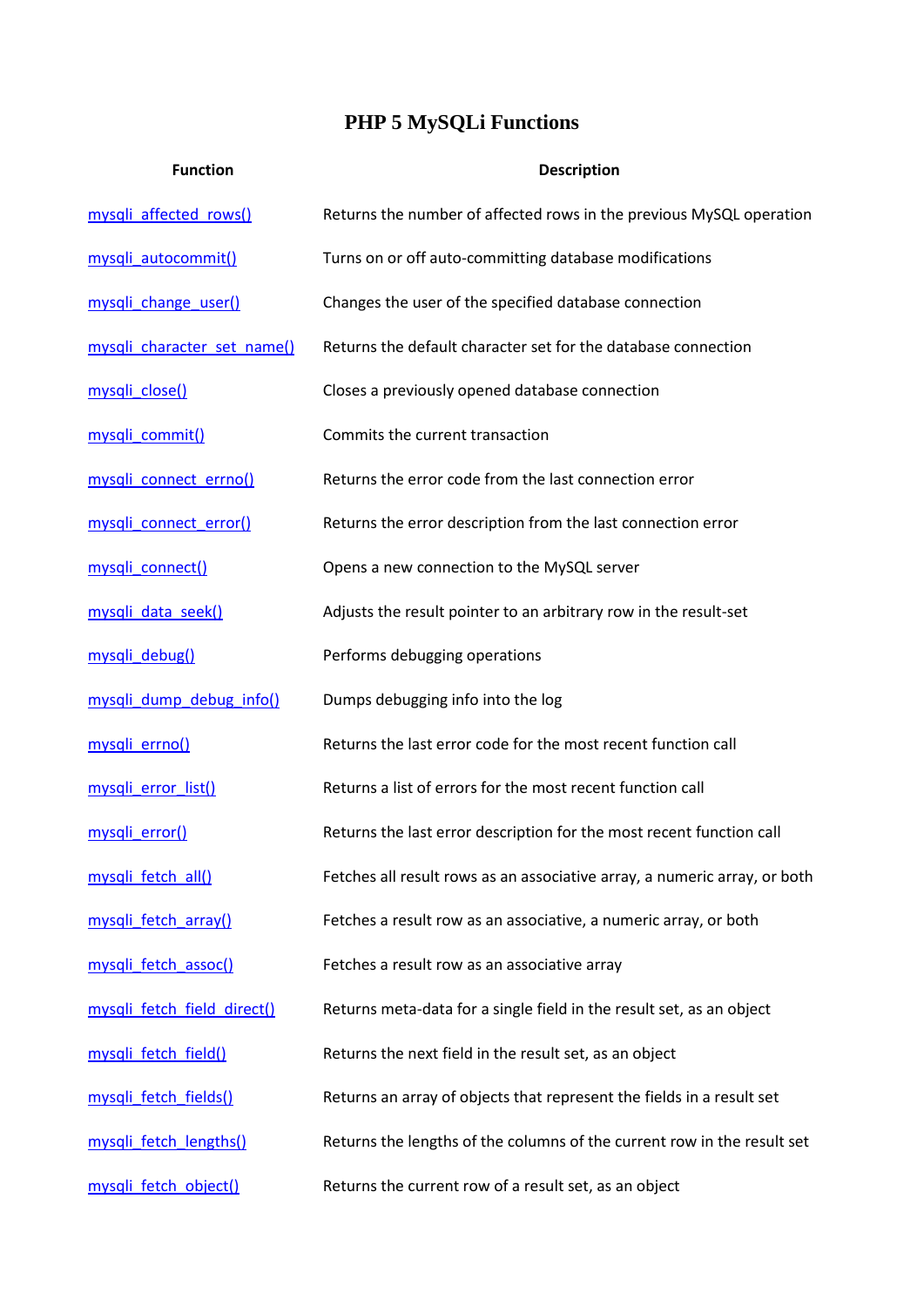| mysqli_fetch_row()            | Fetches one row from a result-set and returns it as an enumerated array         |
|-------------------------------|---------------------------------------------------------------------------------|
| mysqli field count()          | Returns the number of columns for the most recent query                         |
| mysqli field seek()           | Sets the field cursor to the given field offset                                 |
| mysqli field tell()           | Returns the position of the field cursor                                        |
| mysqli_free_result()          | Frees the memory associated with a result                                       |
| mysqli get charset()          | Returns a character set object                                                  |
| mysqli get client info()      | Returns the MySQL client library version                                        |
| mysqli get client stats()     | Returns statistics about client per-process                                     |
| mysqli get client version()   | Returns the MySQL client library version as an integer                          |
| mysqli get connection stats() | Returns statistics about the client connection                                  |
| mysqli get host info()        | Returns the MySQL server hostname and the connection type                       |
| mysqli get proto info()       | Returns the MySQL protocol version                                              |
| mysqli get server info()      | Returns the MySQL server version                                                |
| mysqli get server version()   | Returns the MySQL server version as an integer                                  |
| mysqli info()                 | Returns information about the most recently executed query                      |
| mysqli_init()                 | Initializes MySQLi and returns a resource for use with<br>mysqli_real_connect() |
| mysqli insert id()            | Returns the auto-generated id used in the last query                            |
| mysqli kill()                 | Asks the server to kill a MySQL thread                                          |
| mysqli more results()         | Checks if there are more results from a multi query                             |
| mysqli multi query()          | Performs one or more queries on the database                                    |
| mysqli next result()          | Prepares the next result set from mysqli_multi_query()                          |
| mysqli num fields()           | Returns the number of fields in a result set                                    |
| mysqli_num_rows()             | Returns the number of rows in a result set                                      |
| mysqli_options()              | Sets extra connect options and affect behavior for a connection                 |